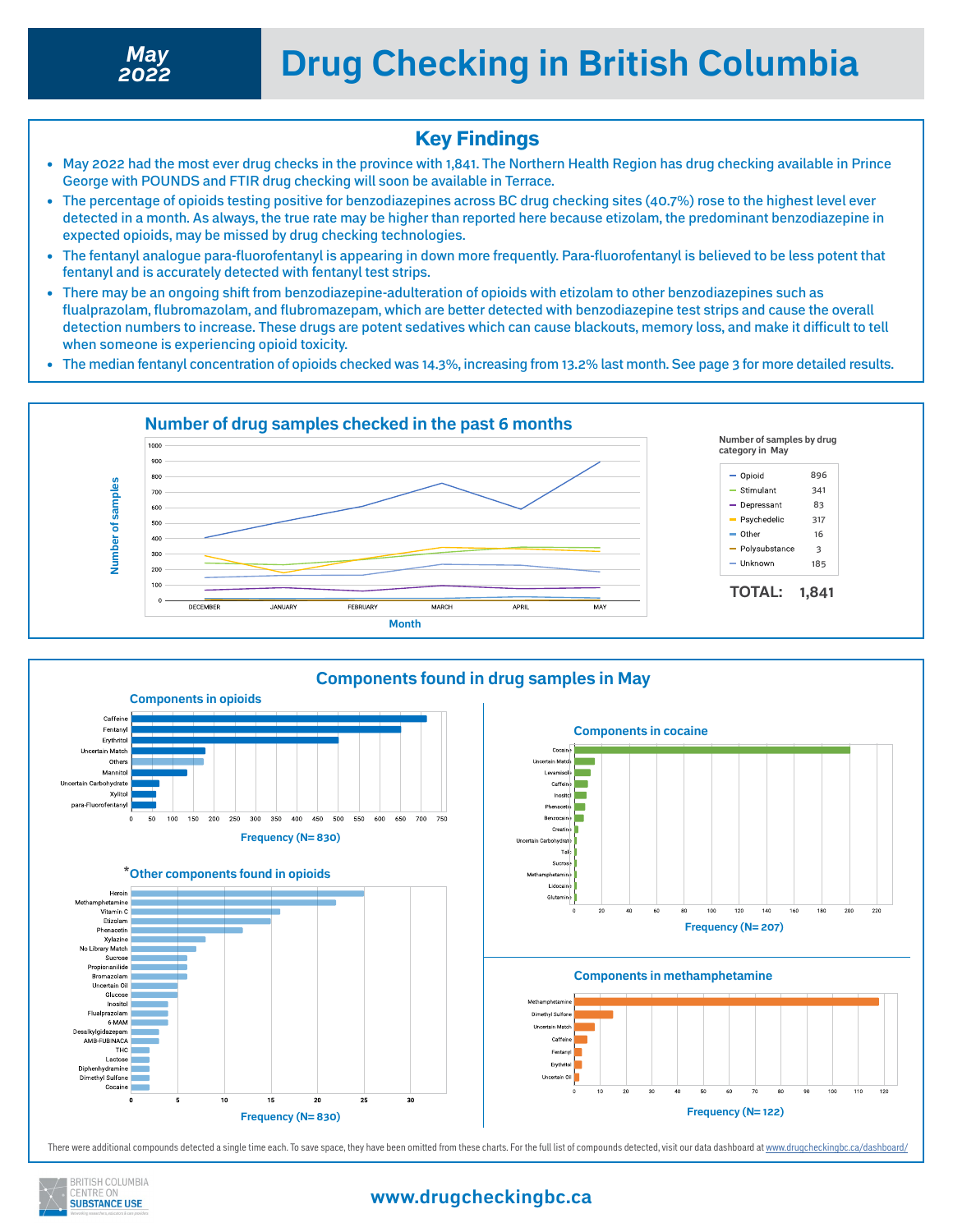# **Drug Checking in British Columbia** *May*



## **! PUBLIC HEALTH NOTIFICATIONS**

| Date & Location                                  | <b>Expected Drug</b> | <b>Drugs Detected</b>                                               | Fentanyl<br>Strip | Benzo<br><b>Strip</b> | Area<br>Purchased | Alert Message                                                                                                            |
|--------------------------------------------------|----------------------|---------------------------------------------------------------------|-------------------|-----------------------|-------------------|--------------------------------------------------------------------------------------------------------------------------|
| May 4 2022<br>Get Your Drugs Tested<br>Vancouver | Down/Fentanyl        | Caffeine, Fentanyl,<br>Xylazine,<br><b>Bromazolam</b>               | Positive          | Positive              | Vancouver         | Combining depressants increases the risk<br>of overdose, and the harms of xylazine and<br>bromazolam are not well known. |
| May 5 2022<br><b>ASK Wellness</b><br>Merritt     | Down/Fentanyl        | Caffeine, Erythritol,<br>Fentanyl                                   | Positive          | Positive              | Merritt           | There is a high risk of overdose when down<br>contains a high concentration of fentanyl and<br>benzodiazepines.          |
| May 25 2022<br><b>ANKORS</b><br>Merritt          | Down/Fentanyl        | Caffeine, Erythritol,<br>Fentanyl,<br>Flualprazolam,<br>Carfentanil | Positive          | Positive              | <b>Nelson</b>     | These results are from a partnered laboratory.<br>There is a high risk of overdose when<br>carfentanil is consumed.      |

Health authorities and community organizations issue further toxic drug alerts from sources other than drug checking. See their respective websites or social media accounts for more alerts.



During the month of May, **40.7%** of expected opioid samples tested positive for benzodiazepines in our partner sites around BC **(353 samples of 868 checked)**. Opioid samples are checked for benzodiazepine-positivity using BTNX test strips and the FTIR spectrometer. The results presented here are derived from both of these technologies and are presumptive until confirmed by a laboratory.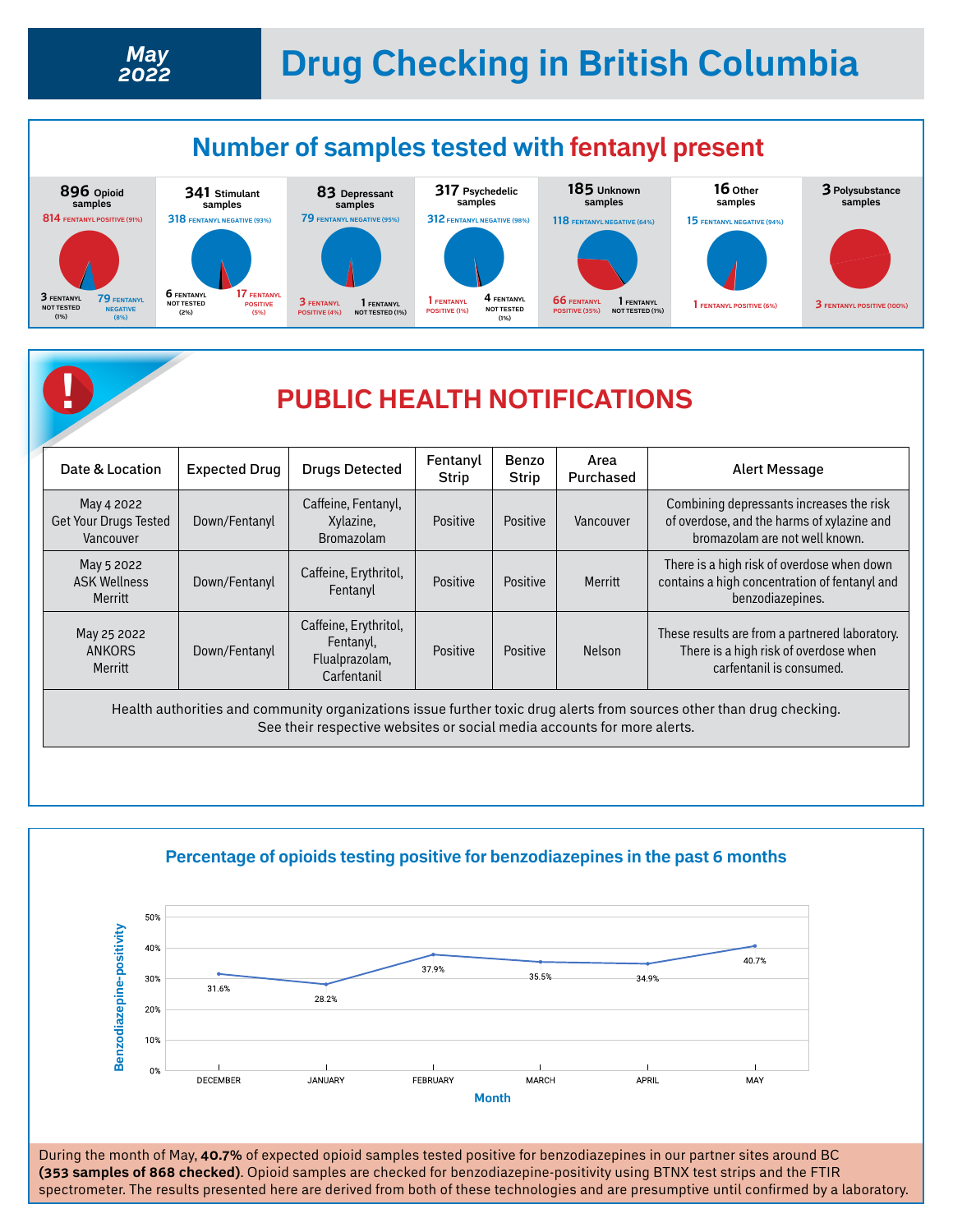## **Drug Checking in British Columbia**

### **Fentanyl Quantification**

The charts below summarize fentanyl concentrations of fentanyl-positive opioid samples brought for drug checking in British Columbia. Fentanyl concentrations were determined using FTIR and a calibrated fentanyl quantification model. Technicians at point-of-care may provide an estimated fentanyl quantification, generally an approximate rage of fentanyl percentage in a mixture, but these results were calculated separately (post hoc) using the model for the purpose of this report.



#### **Fentanyl Concentration of Opioid Drug Checking Samples in BC, May 2022**

Only 60% of fentanyl-positive opioids checked have a concentration of fentanyl between 5% and 15%, there remain many samples above 15% fentanyl-by-weight, and concentrations can approach 75% of the mixture. The median fentanyl concentration of all samples was 14.3%, up from 13.2% last month. When purchasing fentanyl from an unregulated drug supply, it is often impossible to know what the fentanyl concentration of the drugs is. Drug checking can help, but point-of-care quantification results are provided in a range since it's hard to be precise with the available technologies. For example, a technician might say, "This sample contains caffeine, mannitol, and between 5% and 10% fentanyl."

Drug supplies vary by location in the province. While samples from smaller communities appear to be more consistent, it is important to remember that this is a small number of drugs checked in each city or town. It is also important to note that these locations include only those participating in the BCCSU Drug Checking Project that provide data from FTIR spectroscopy. These numbers may not represent the broader supply or the supply in other settings.

It is very important to remember that the results presented here are fentanyl, not fentanyl analogues like carfentanil. Carfentanil is a potent opioid that is often present below the detection limit of the spectrometer and is therefore missed by point-of-care drug checking technologies. Your drug checking technician can explain the limitations in detail when you get your drugs checked, but always take additional harm reduction precautions, like using at an OPS if available, because potent opioids may be presented and go undetected.

If you have any questions about the results, please email us at **[drugchecking@bccsu.ubc.ca](mailto:drugchecking%40bccsu.ubc.ca?subject=Drug%20Checking)**.

#### **Fentanyl Concentration of Opioid Samples by City/Town, May 2022**

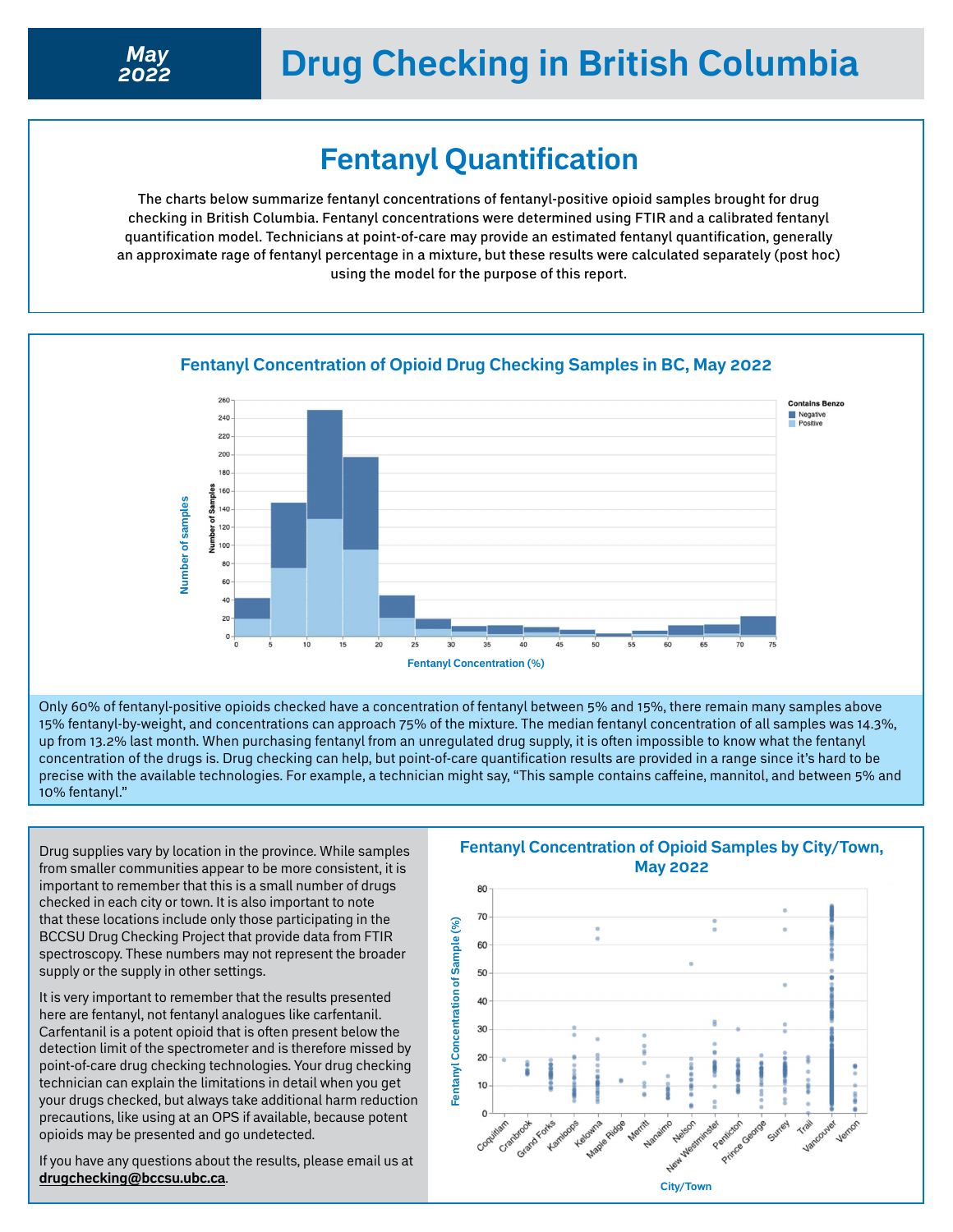# **Drug Checking in British Columbia** *May*





Please note that the presence of the expected substance does not imply purity, as samples frequently contain adulterating cutting agents

*Depressant may include: benzodiazepines, etizolam, GHB, hypnotics*

*2022*

*Opioid may include: "down," heroin, fentanyl, pharmaceutical opioids* *Polysubstance includes: cross-category mixtures*

*Psychedelic may include: MDMA and related, 2C-family, tryptamines, ketamine, LSD* 

*Stimulant may include: methamphetamine, "speed," cocaine and crack cocaine, cathinones*

*Unknown includes: samples where the individual was unable to identify an expected substance - this includes found samples.*